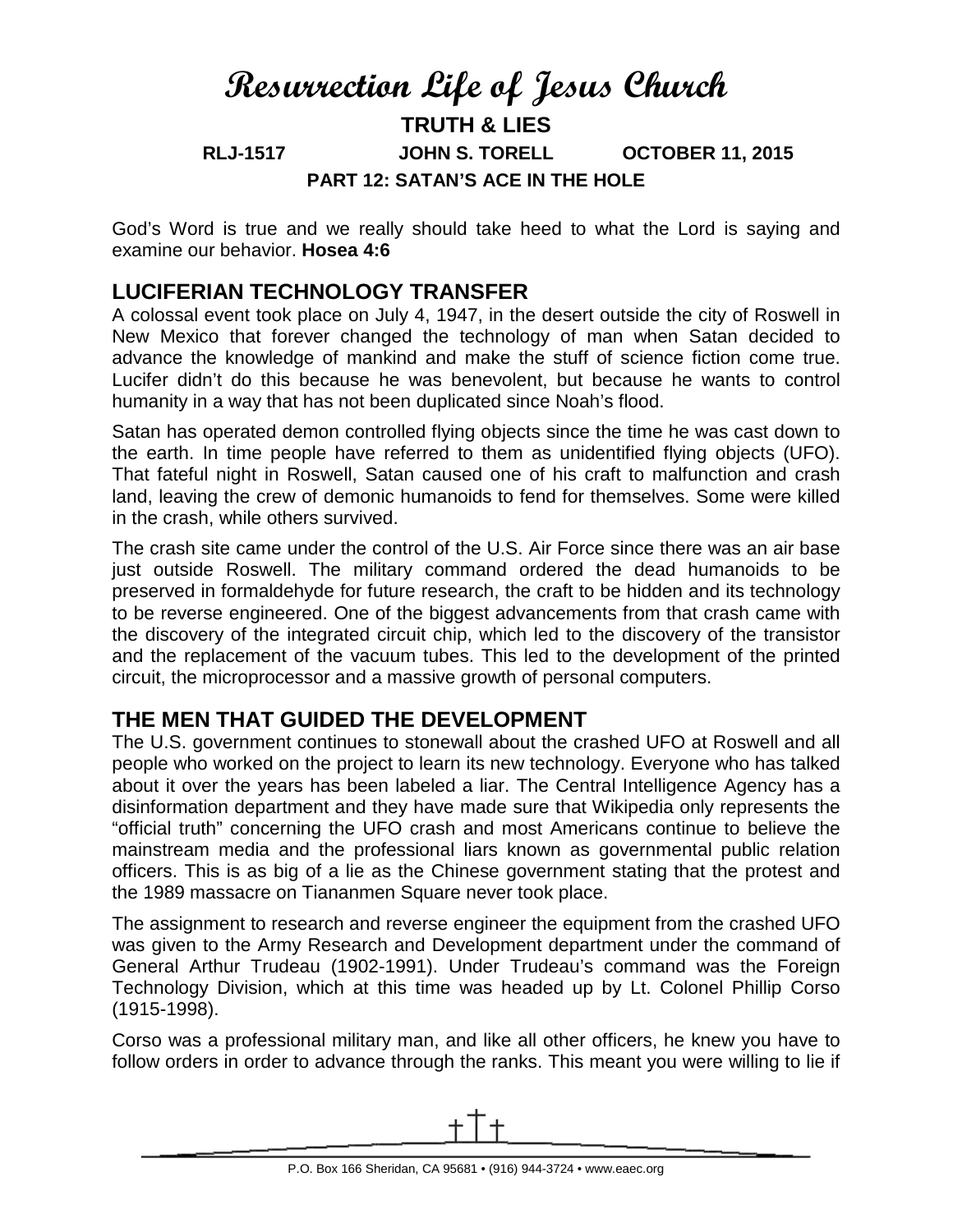a superior officer demanded it. As a former army intelligence officer, he was keenly aware of a world government and the sinister plans by the Soviet Union and China.

Colonel Corso was part of the lies and cover up about the crashed UFO in Roswell and he knew full well that he had denied the truth to the American people. He could not suppress his conscience at the end of his life and decided to write a book and tell what he had witnessed.<sup>[1](#page-0-0)</sup>

He waited until General Arthur Trudeau was dead since he did not want to cause him any harm. It is interesting to note that Corso suffered a heart attack and died shortly after the book was published and had begun to speak publicly about the cover up.

Heart attacks and strokes are the hallmark signatures of professional assassins from the CIA, the Russian FSB intelligence service and the Israeli Mossad. Corso was silenced but his record is now public property and the children of the men who were at Roswell are telling their stories and what they learned from their parents. Truth can only be buried for so long until it comes out.

# **COLONEL CORSO'S AGENDA**

Col. Corso detailed his research agenda on the following items:

- $\div$  Image intensifiers, which ultimately became "night vision"
- Fiber optics
- $\div$  Super tenacity fibers
- ❖ Lasers
- ❖ Molecular alignment metallic alloys
- $\cdot$  Integrated circuits and micro miniaturization of logic boards
- ❖ HARP High Altitude Research Project
- Project Horizon (moon base)
- Portable atomic generators (ion propulsion drive)
- ❖ Irradiated food
- \* "Third brain" guidance system (EBE headbands)
- Particle Beams ("Star Wars" antimissile energy weapons)
- ❖ Electromagnetic propulsion systems
- Depleted uranium projectiles

The aforementioned technologies were all cited from Corso's book.<sup>[2](#page-1-0)</sup>

Night vision, laser technology, fiber optics and super tenacity fibers such as Kevlar came from the crash. Food can now be irradiated so that it has a shelf life up to five years. The military has particle-beam weapons that use a high-energy beam of atomic

ı

<sup>&</sup>lt;sup>1</sup> THE DAY AFTER ROSWELL, Col. Philip J. Corso, Pocket Books, New York, 1997

<span id="page-1-1"></span><span id="page-1-0"></span> $<sup>2</sup>$  Ibid, p. 115</sup>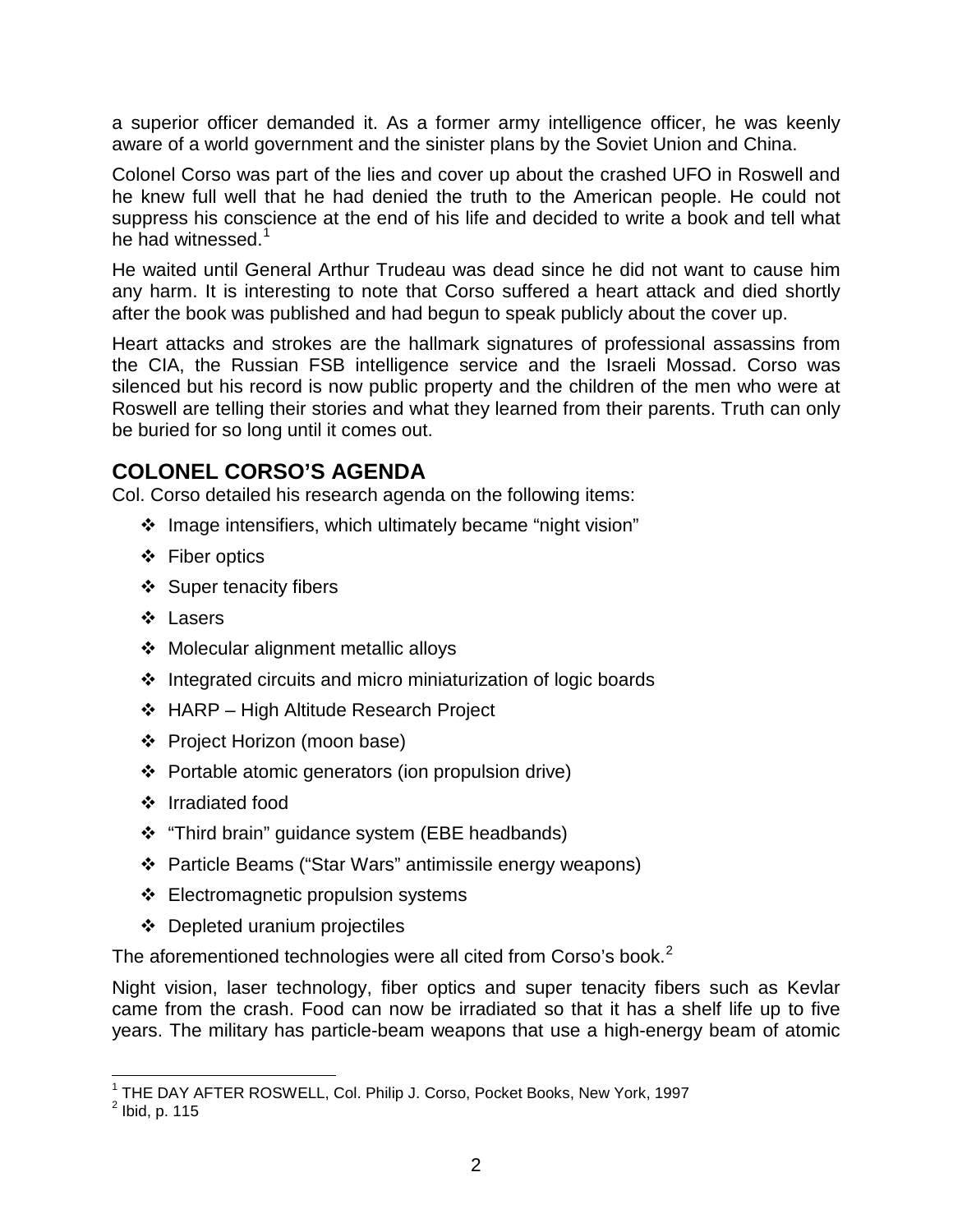or subatomic particles to damage the target by disrupting its atomic and/or molecular structure.

Aircraft such as the B-2 Spirit, F-117 Nighthawk, F-22 Raptor and F-35 Lightning were built with stealth technology to make them less visible to radar and infrared detection methods. The crashed UFO used an electromagnetic propulsion system which will be unveiled one day on a future aircraft.

There were also no control panels on the UFO because the humanoids wore headbands and piloted it with thought patterns. This technology is being worked on and to a degree integrated into newer aircraft operated by the U.S. Air Force. The same technology is being utilized with people who have lost a limb by merging impulses from the brain with small motors controlling the artificial limb.

Lucifer simply does not release technology for the benefit of mankind but to advance our ability to wage war and increase mass destruction. God did not create this technology for war but for the benefit of His creation. Thus we can see that where the Christian faith is the strongest, there is also the greatest development of technology for peaceful use.

Without this technology transfer of 1947, there would be no space program, no smart phones, no satellite system that makes global television possible, no personal computers, no internet, no GPS systems, no flat screen televisions, etc.

Satan must have a people control system in place in order to establish the Antichrist system with a world government led by the Man of Sin. Today there are millions of digital surveillance cameras placed on city streets, government buildings and airports. They are all connected to different command centers and streets and buildings are under constant surveillance. Airborne drones are used for surveillance as well as to assassinate people as the need arises. Homeowners and businesses have elaborate security systems and people no longer use cameras with film because the new digital medium only requires a memory card.

Banks no longer physically send cash to one another because it is all carried out electronically. In the country of Sweden, you can't pay bills with a personal check or go to an office and pay cash. All salaries are paid out electronically and bills must be paid electronically using smart cards.

Technology in of itself is not bad. It is part of God's creation and everything that God created is good. **Genesis 1:31; Revelation 12:9-12**

The fallen angel's purpose in introducing knowledge to mankind was not to improve mankind's living conditions but to develop weapons of mass destruction.

When God destroyed the race of human/demon hybrids with the great flood, He also put a moratorium on further technical developments. From about 6,000 B.C. to around 1,700 A.D., a period of 7,700 years, mankind did not develop any new technology but only improved on what was in existence. Wind captured by sails and men with oars were the only way to propel ships. Horses, camels, elephants oxen and donkeys were the power source for land travel and other works.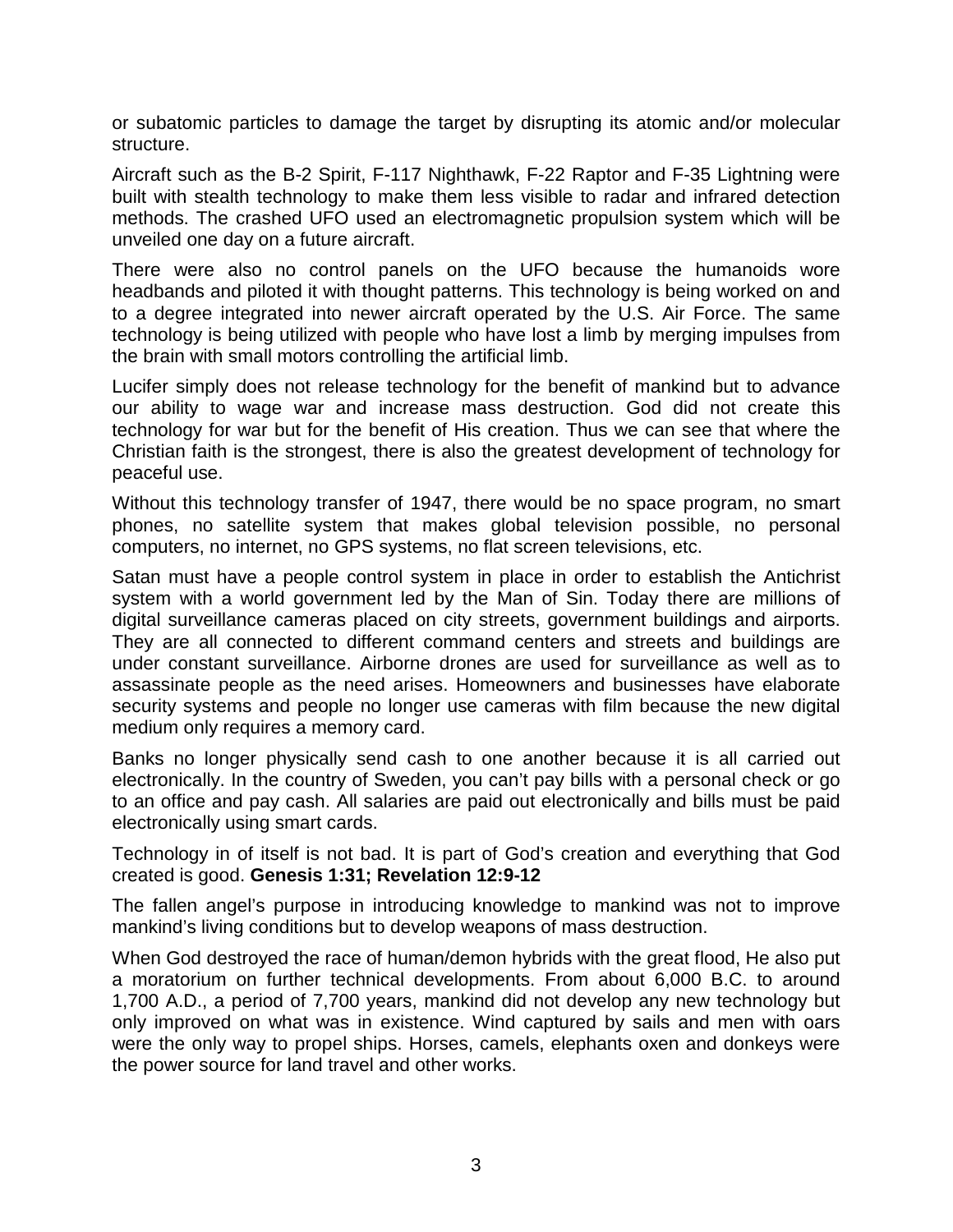It is interesting to note that Leonardo de Vinci designed airplanes and submarines in the  $14<sup>th</sup>$  century but had no power source for them.

Electricity was unknown to man and only those dabbling in the occult spoke about an unknown power.

Enoch described water in the air when he wrote about the coming flood. He described the water in the clouds and the frozen canopy of water which enveloped the earth as masculine and the water on the earth as feminine. Today we know that water clouds have a negative electric charge and that lightning consists of electrons rushing up to neutralize the water in the air.

The Chinese called it "Yin and Yang," and this term is still used in occult practices. The first power source to be discovered was the water wheel.

Static electricity was discovered in 1663 and this was followed by the steam engine in 1769. Man's knowledge of electricity increased during this period as we learned about direct current and then alternating current. The first water turbine was introduced in 1826 and the first functional combustion engine came on the market in 1878. In the early  $20<sup>th</sup>$  century came the development of the rocket engine, then the jet engine and nuclear power.

Satan has been spearheading technology to further weapons development and devices to enslave people for the last 7,000 years while God's people have developed and enhanced known technologies to give mankind a better life and a higher standard of living.

#### **THE DAYS OF NOAH ARE HERE**

There is no doubt in my mind that the days of Noah are here. Today it is routine for doctors to remove an egg from a woman's ovary, fertilize it in a petri dish with the sperm from a man, and then insert the egg into the woman's uterus and she is able to carry the baby to a full term without sexual intercourse.

Almost all agricultural seeds in the United States have been genetically modified to yield more and be resistant to pesticides and insects. The long term effect of these GMO seeds to the human body is of no concern to a giant corporation like Monsanto.

Organ transplants are routine in hospitals, and in China, men and women are falsely arrested and imprisoned so their organs can be harvested and sold on the international market.

Research is being carried out on modifying human cells and DNA, and in the future, women won't be able to become pregnant unless they have been first tested for possible child birth defects. If a woman has faulty genes, her eggs can be modified with gene splicing and other modification.

Embryo stem cell research takes place when eggs are taken from women, fertilized and then allowed to grow in glass cases. When the embryo is of a certain age, it is harvested and its cells used for implants in people or used to do testing on for vaccines or new medical drugs.